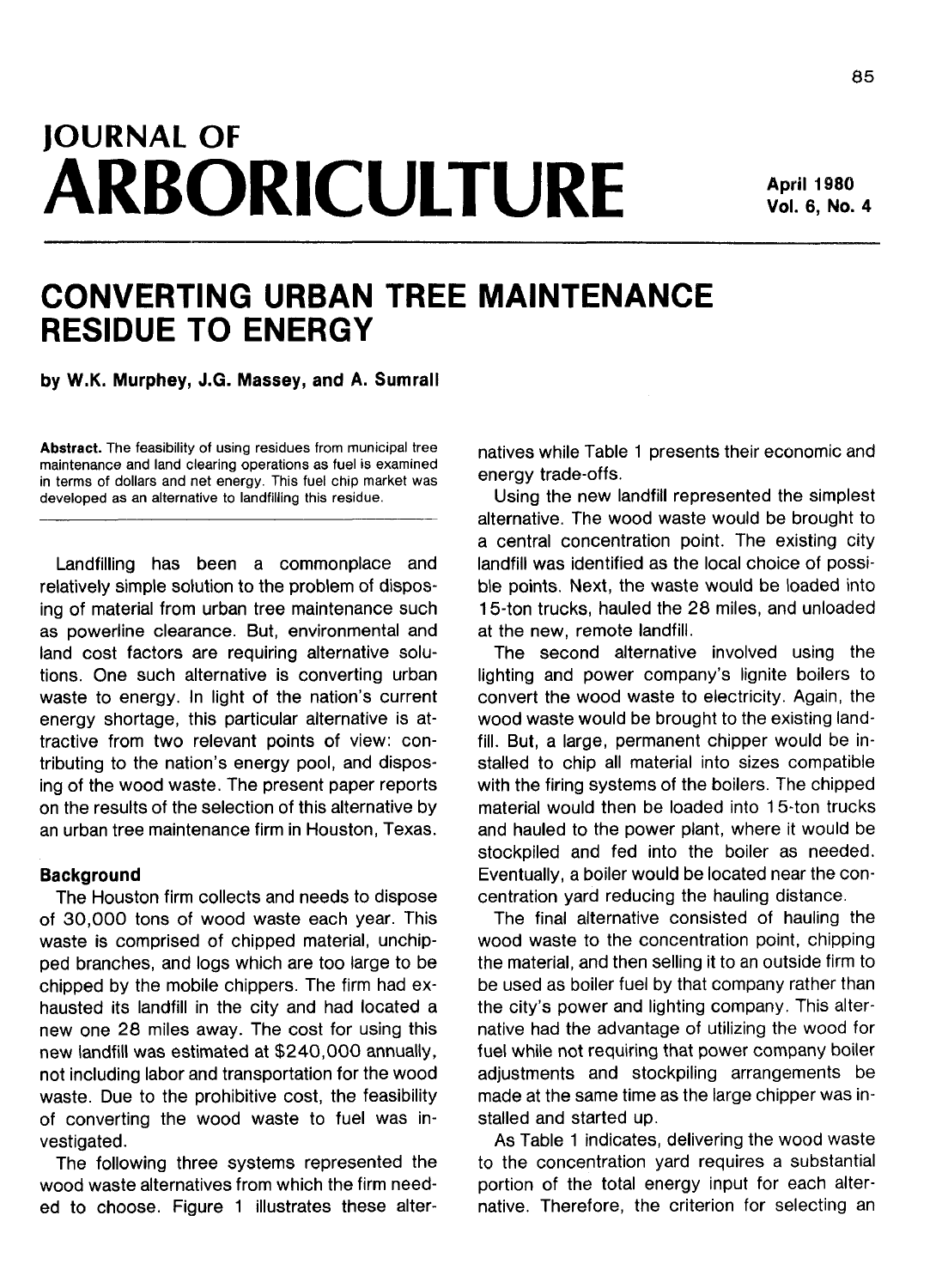alternative involves examining the remaining costs. As shown, it is much cheaper to chip and haul the material to the power plant than it is to haul the material, unchipped, 28 miles distant. And, this smaller cost ignores any returns from the electricity gained from burning the waste. The alternative of selling the chipped material appears much more attractive than the power plant alternative, since a return is realized from the same amount as inputs. It should be noted that this last alternative includes miscellaneous transportation equivalent to hauling to the power plant.

Parameters used to estimate the costs in Table 1 needed to be measured, estimated from past data, or assumed. The following paragraphs presents a discussion of the assignment of values to some of these parameters.

The energy potential is assumed to be that of a green ton of chips at an average moisture content (Murphey & Cutter 1974) for hardwoods although the material includes softwoods and palms and their leaves and twigs. This material is delivered to the concentration yard requiring a round trip of twenty-five miles. Fuel consumption is assumed to be nine miles per gallon based on the firm's data. The energy content of the fuel is assumed to be 125,000 Btu/gallon. Felling and chipping fuel consumption average 0.41 gallons per ton of



**Figure 1. Three alternative systems for disposing of the wood residue.**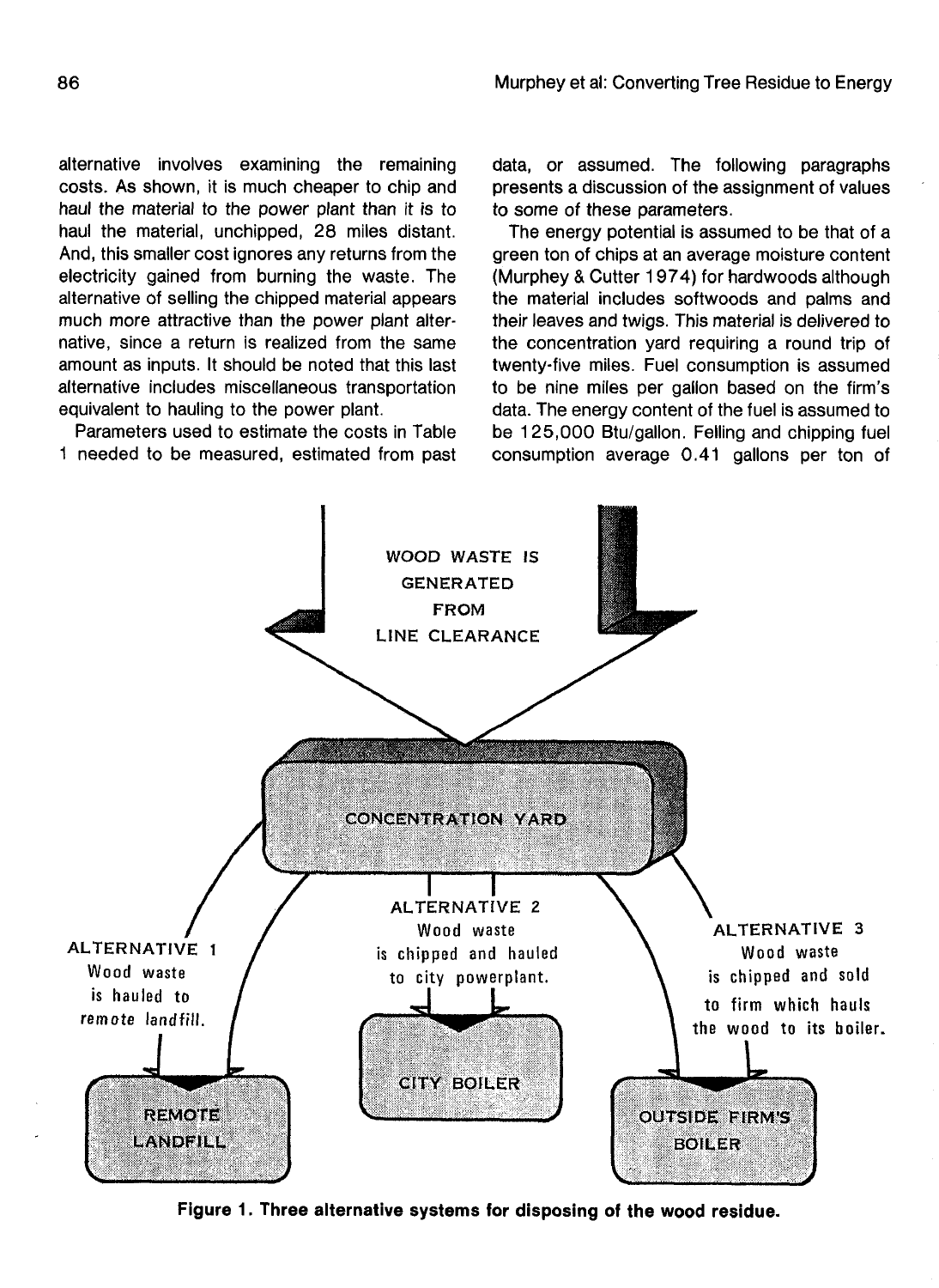green wood. Energy to manufacture the chain saws, chipper trucks and other equipment was estimated by obtaining the weight of these items from manufacturers data, determining the energy used in manufacture, and the projected life and production rate (Smith & Corcoran 1976).

The dollar values shown were developed on a per ton of residue basis. Equipment was amortized over experienced service life. The fuel in-

cludes both that used in transporting the residue and that used by the remote portable chipper and chain saws. Labor costs were direct costs obtained from a separate municipal operation. The zero value for residue assumes the job had been contracted to remove parts or ail of the trees. The residue then was a result of another operation and has no cost. Therefore, it is assumed to be placed on the truck at no cost. Regardless of its negative

**Table 1. The Economic and Energy Tradeoffs Associated with Three Alternatives for Utilizing Urban Wood Waste**

| Alternative                                                                               | Cost (Dollars/day)            | Energy Cost (mm Btu/day) |
|-------------------------------------------------------------------------------------------|-------------------------------|--------------------------|
| I. Haul to Remote Landfill<br>1. Fuel, labor & equipment                                  |                               |                          |
| to concentration point                                                                    | \$12,064.00                   | 15.386a                  |
| 2. Fee, labor, handling<br>and transport to the landfill                                  | 411.21                        | 6.208 <sup>b</sup>       |
| <b>Total Cost</b>                                                                         | \$12,475.21                   | 21.576                   |
| II. Chip and haul to power plant                                                          |                               |                          |
| 1. Fuel, labor, and equipment to<br>concentration yard<br>2. Labor, handling, chipper     | \$12,064.00                   | 15.386a                  |
| operation<br>3. Chipper depreciation                                                      | 275.00<br>151.00 <sup>d</sup> | 20.507 <sup>c</sup>      |
| 4. Energy gained from the waste                                                           | $-2,265.00^e$                 | $-904.000$               |
| <b>Total Cost</b>                                                                         | \$10,225.00                   | 868.107                  |
| III. Sell to outside firm                                                                 |                               |                          |
| 1. Fuel, labor, and equipment to<br>concentration yard<br>2. Labor, handling, and chipper | \$12,064.00                   | 15.386                   |
| operation<br>3. Chipper depreciation<br>4. Revenue to firm for chips                      | 275.00<br>151.00              | 20.507                   |
| sold at \$1.25/ton                                                                        | $-152.00$                     |                          |
| <b>Total Cost</b>                                                                         | \$12,348.00                   | 35.893                   |
|                                                                                           |                               |                          |

aBreakdown for this energy cost into its elements are (1) transportation, 69,450 Btu/ton, (2) chipping, 51.250 Btu/ton, (3) equipment, 15,800 Btu/ton, and (4) 113 tons processed per day for a 265-day year.

<sup>b</sup>Breakdown is as follows: (1) transport, 4.618 mm Btu/day and (2) handling, 1.590 mm Btu/day.

<sup>c</sup>Breakdown is as follows: (1) transport, 6.2 mm Btu/day, (2) chipping, 2.904 mm Btu/day, and (3) handling, 11.385 mm Btu/day ^Initial cost of chipper was \$200,000. It is assumed that its value will decrease (straight line) to zero in five years.

 $eE$ nergy value was calculated as follows: oil cost=\$20/bbl, oil firing efficiency=82.5%, wood firing efficiency=62%, and oil energy content=6 mm Btu/bbl.